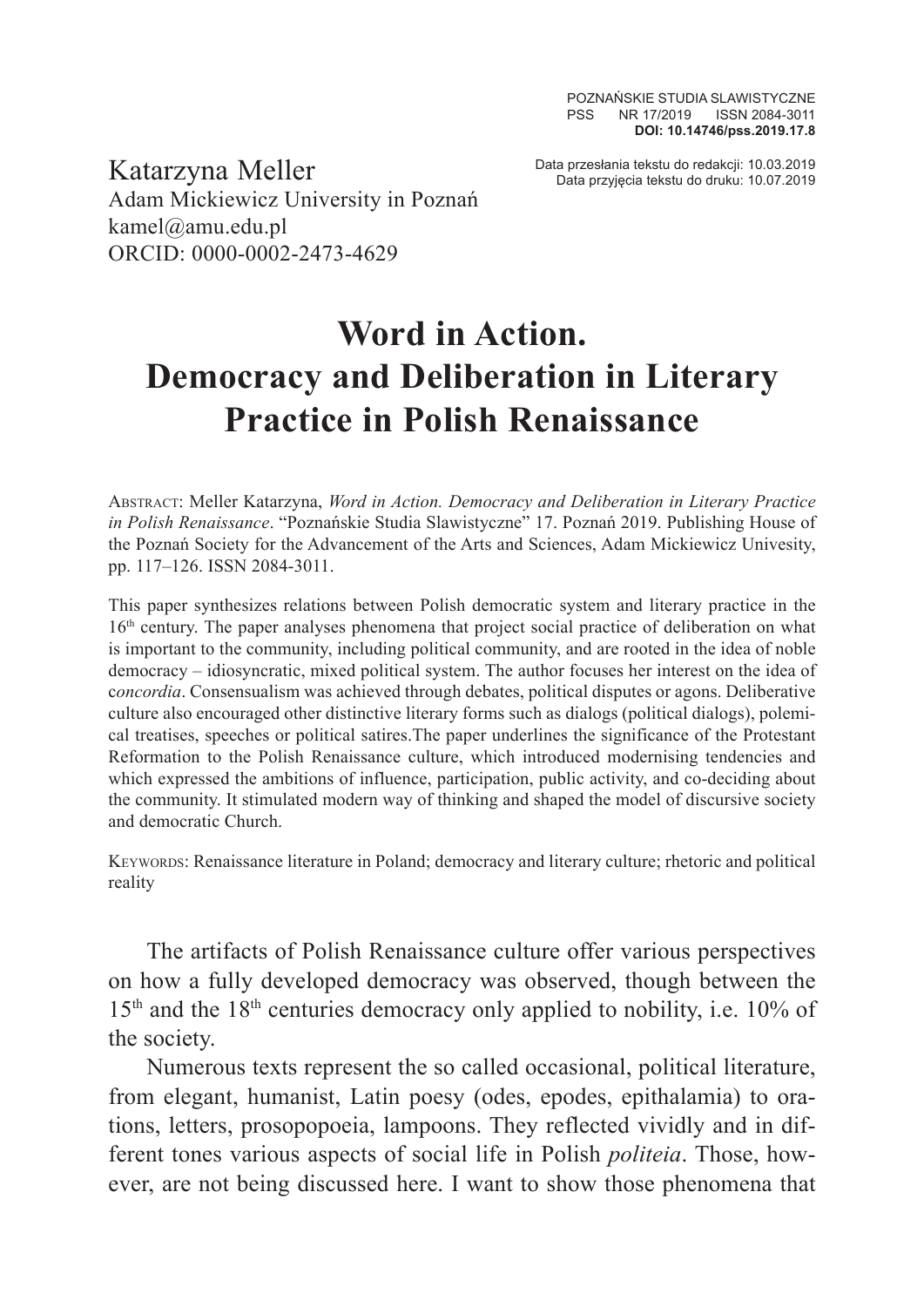project social practice of deliberation on what is important to the community, including political community, and are rooted in the idea of noble democracy in idiosyncratic, mixed political system of the Polish Republic (Cf. Grześkowiak-Krwawicz, 2011; 2018; Pietrzyk-Reeves, 2011, 15–50; 2012).

Let us remember: *regnum commixtum* was formed by three states that constituted the *sejm* or parliament: the king representing the majesty and consistency of the state (monarchy), the *senat*, the upper house (pragmatic secular and cleric aristocracy), and the lower house (idealistic and ideological deputies, defending the axiology of its state). The latter constituted of the representatives of all the lands of the *Respublica Polona*, elected by local parliaments and bounded by specific voting instructions. Those provincial assemblies were efficiently operating self-governments organizing life of a *powiat* (district). They were vital element for forging the responsibility for the state as a whole and for the most immediate area, especially when the central administration was lacking in capacity.

What bounded the system together was consensual decision-making: such an enormous country, culturally and religiously diverse would not function otherwise. Freedom and equality of all the members and lands of the Commonwealth constituted concord (*concordia*) as the paramount political idea and pragmatic rule (Ekes, 2001, 67–120). For the very reason, concord was a recurring theme of many literary works. *Zgoda* by Jan Kochanowski stemmed from real political disputes. It did not only discuss the Executionist movement, but also called for compromise in the name of common good (Cf. Krzywy, 2008; Raszewska-Żurek, 2016, 446–449; Płachcińska, 2018, 27–61).

Enemies to the Commonwealth did not put faith in their own strenght but in Polish discord. Kochanowski's work was presented as a discourse, according to the rules of classical rhetoric. And its objective was to persuade, drive and encourage, or, as Aristotle put it, arrive at concord, for only this could settle arguments and resolve issues. Arriving from discord to concord, introducing order into human matters, in political, moral or everyday issues, has a specific symbolic value to Polish Renaissance culture. Politically active nobility amongst the citizens the Commonwealth widely believed that *res publica* must be equated with *communitas* (community) (Grześkowiak-Krwawicz, 2017, 88–95).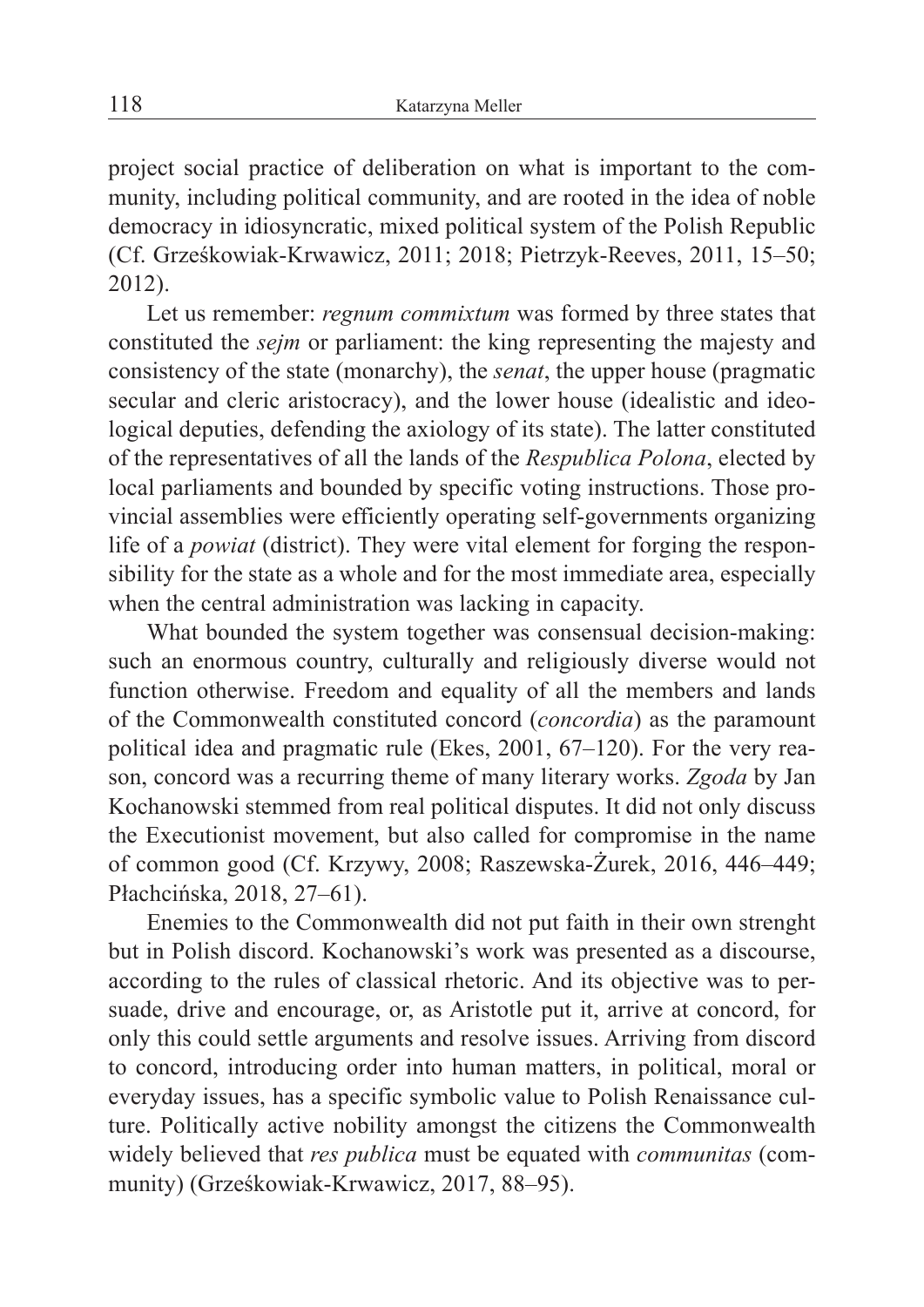*Lex regnat, non rex*. Those laws bounded the community together. Political and civic capacity was incorporated in how Aristotle defined a person and a state. It was the foundation for theoretical dissertations on state, the topos of political writings and moralistic literature. Consensualism was achieved through debates, political disputes or agons. Polish democratic system at that time assumed that an individual cannot be detached from its society and those who intentionally shy away from political activity were considered useless, particular, self-centered and despicable.

Almost all middle noblemen were supporting the Executionist movement in the  $16<sup>th</sup>$  century (enforcement of the laws and execution of property; n.b. the followers of the movement supported the Reformation) thus shaping the representative democracy. Also higher nobility, more ambitious, wealthier and better educated, were culturally active.

Literary communication was exclusive between social classes and it will not be discussed here. However, when it comes to democratic systems, we must stress the fact that during Renaissance, politically engaged nobility and its value system shaped the content and form of public debates, giving the culture, in general, but literature in particular, its distinctive character.

Public speaking was supported by the expansion of the vernacular language which was the evidence of the pro-democratic tendencies in 16<sup>th</sup> century. Not knowing Latin did not prevent from participating in neither political or religious forum nor culture. This leads us to conclusion that public speaking, principally speaking in parliament, is considered the most characteristic for the Polish Renaissance literature. Noble speakers shared humanistic, rhetorical education that resulted in articulate, exemplary citizen (Cf. Axer, 1996; 2010; Borowski, 1990, 415–428; Brzeziński, 2007, 97–106; Płachcińska, 2004).

Orations were political matters, expressions of democracy, freedom of speech as well as performative acts forging ideas, demeanor and political decisions. The country was considered common good and power was subordinate to law and society as the result of equality of law and respect for it. Republican government found expression and support in unhampered debates at regional councils and in parliament sessions (s*ejm*). Parliamentary speech, as a form of political activism, is a testament to the art of the spoken word and the art of political sophistication. The form of oration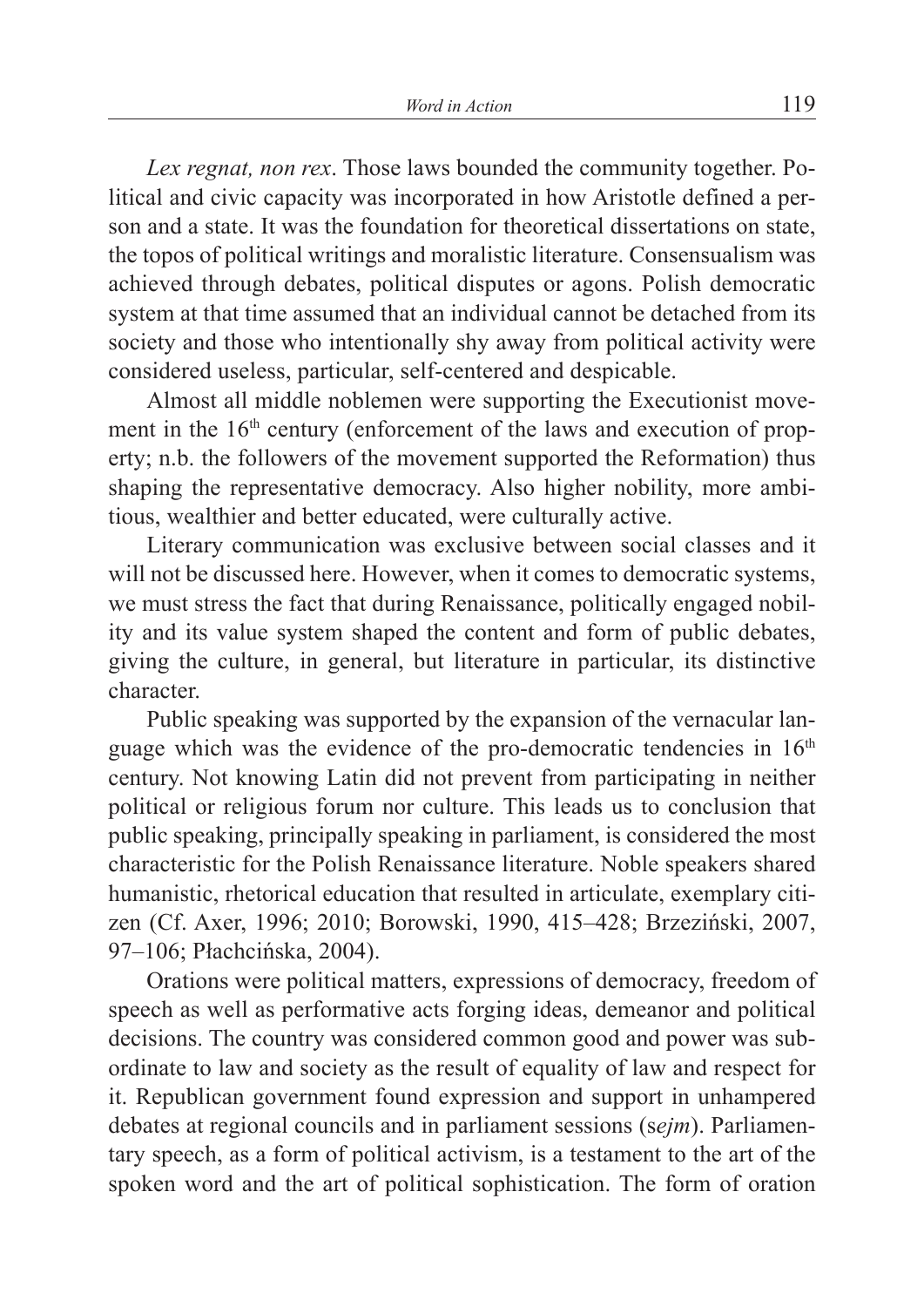was also chosen by political writers (such as Modrzewski, Orzechowski). Deliberative culture also encouraged other distinctive literary forms such as dialogs (Mikołaj Rej, Marcin Bielski, Stanisław Orzechowski, Augustyn Rotundus, Jan Dymitr Solikowski), a satirical parody of parliamentary debates (Marcin Bielski: *Sejm niewieści*), votum (senator's speech).

Jan Kochanowski's *Odprawa posłów greckich* (*The Dismissal of the Greek Envoys*), humanistic tragedy on the immediate cause for the Trojan War, demonstrated how parliamentary speaking reflected the quality of the Trojan political system. The key decision (whether to return Helen to the Greeks) is taken at a council, where equal citizen can all express themselves and convince each other in course of free discussion.

Kochanowski indicates how effective such decision making process can be. However, speech by Iketaon that wins others over advises caution in reaching agreement through democratic discussion. Iketaon, demagogue as he is, intentionally advocates individual's advantage over common good. Kochanowski asks if unhindered freedom of speech is indeed the system's greatest value. What is the true power of word? Such considerations must have led to the increased respect towards protecting the democratic system of the Commonwealth: laws, statutes, social control over parliament (representatives). The public was also relieved that the Polish ruler was not as incapacitated as Priam, in fact Sigismund II Augustus was very much involved in parliamentary decision making process. Iketaon's sophistic speech contradicts Polish Renaissance public speaking that was oriented on rational persuasion. Demagogues were present at local councils, rallies or gatherings, not in parliament where the decisions were being taken in fact (Płachcińska, 2006, 203–228).

The role of the Reformation ideas is a different matter.

The shape and course of Reformation in Poland was intertwined with the country's democracy. Simultaneously, Polish Reformation in the  $16<sup>th</sup>$ century helped shaping political system of the Polish *respublica.* For the Reformation introduced modernizing tendencies and it went hand in hand with the ambitions of influence, participation, public activity, and codeciding about the community. It stimulated modern way of thinking and shaped the model of both discursive society and democratic Church.

The historian of culture must note that the Reformation introduced into public discourse not only confessional and ecclesiastical matters but also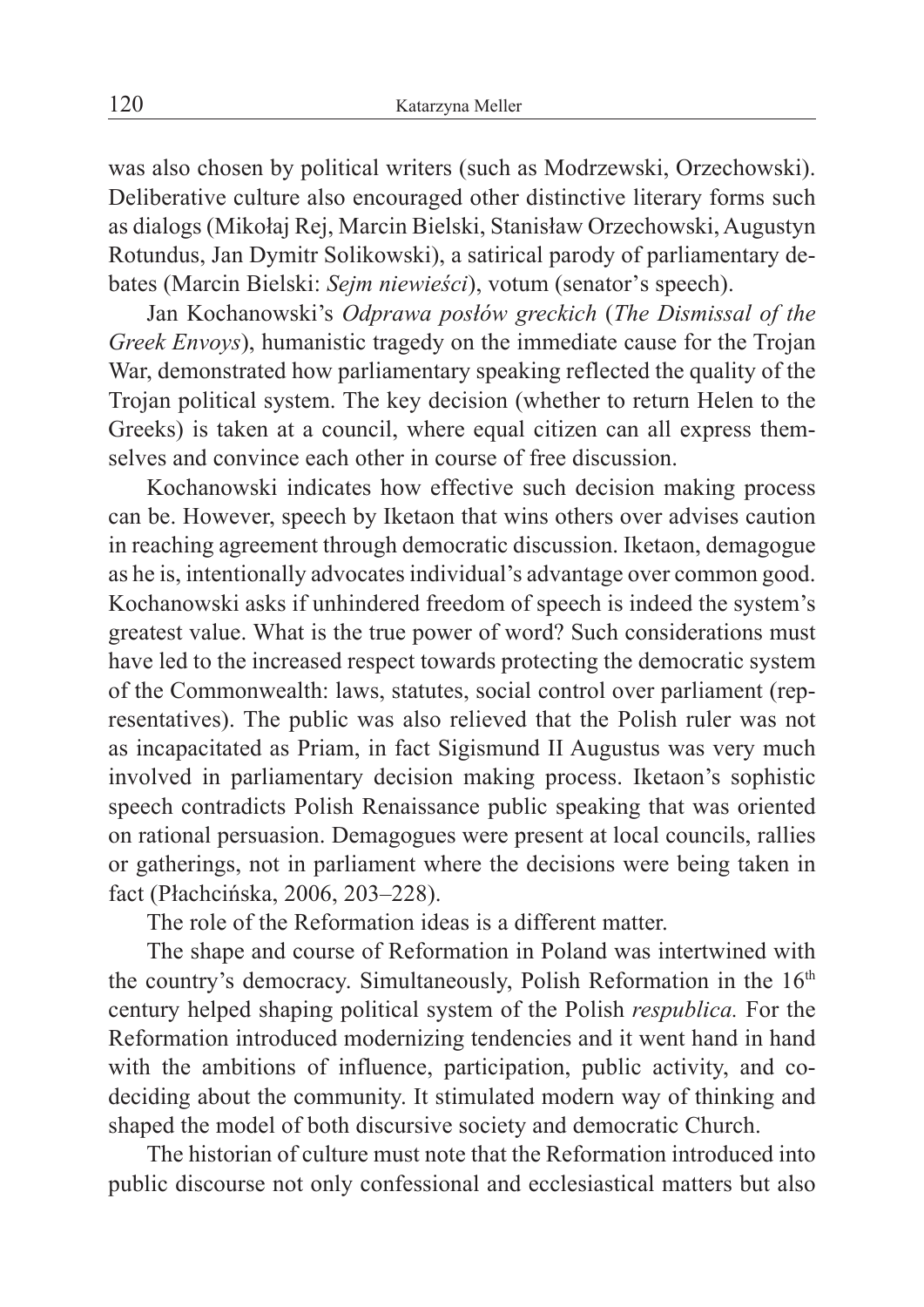issues crucial to the quality of political and social life (Maciuszko, 1997, 71–82). Let me mention some of them: the unity in faith as the unity of communication, primacy and authority of the Holy Bible which became the source of all the arguments, individual subjectivity and responsibility connected with religious self-consciousness (confession which was inherited in the context of tradition became then the object of critical thinking and then individual choice), using printed books (also religious) as the media in social communication and basis of individual creed, impulse for literacy and new pedagogy, the value of linguistic competence, the authority of consensus, primacy of discourse or debate, conciliation, pluralism and ecclesiastical egalitarianism, dialectics of secular system and the system of salvation, category of individual conscience (and not that of command or social norm) combined with ethical attitude, the ethics of duty, and ethos of independent thinking (the example/model of a self-reliant and responsible person, whose acts are ethical and spring from rational sources) (Zieliński, 1997; Milerski, 2000). The discussion of how those values worked in different texts would result in a very intense study!

The Reformation was pervading to Poland from the 1540s., but was defining its doctrinal aspect up to 1570, in the course of clashes of influences and notions. A historian of culture and literature takes a closer look at how Christian *latinitas* transforms under the influence of the general values of the Renaissance humanism and Reformation pietas on the local Polish ground, peripheral, though still within the Latin world. What is more, they also observe how, in the multidimensional Polish culture, the *pietas litterata* of religious, spiritual, ethical and esthetical values develops to form the phenomenon of the Polish version of Christian humanism. The followers of the idea of emendation represented antipapal views and adopted the most general principles of the reformed denomination, synthesizing the elements of the ideas originating from Geneva, Wittenberg and Moravia and from the Christian humanism disseminated of Desiderius Erasmus Rotterdamus. Moreover, the mediatory, conciliar tendency was strong in Poland (Sandomierz agreement, Warsaw confederation). A national ecumenical council was to be convoked, at which John Calvin was supposed to be mediator, but even this did not settle the question of the direction of the confessional evolution. As a result of Jan Łaski actions, attempts were made to unite the denominations and to present a common creed. In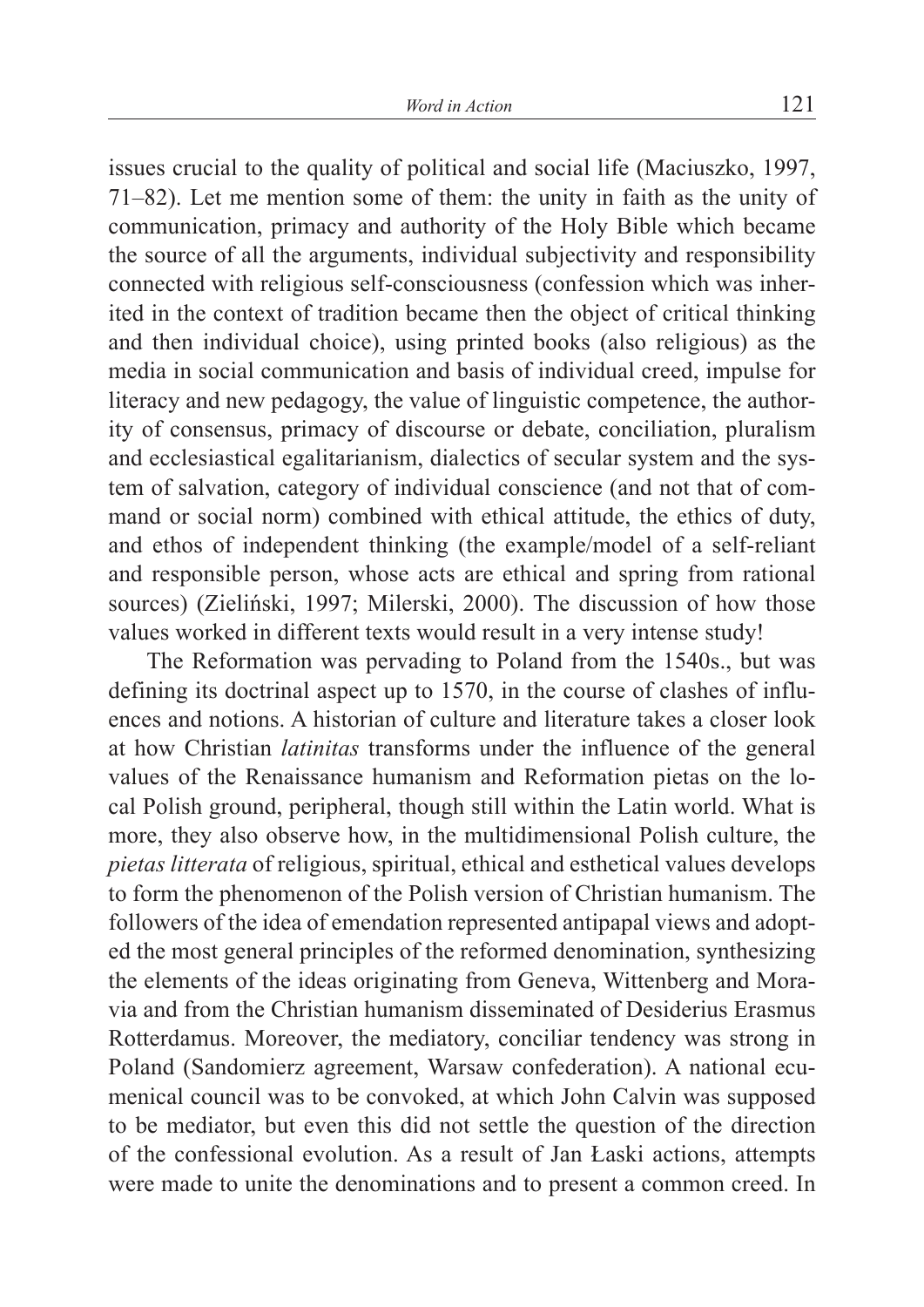the atmosphere of the confessional pluralism and conciliatory spirit, the boundaries of the creed were blurred (laic members, popular religious literature). We can note a kind of paradox: the beginnings of the Calvinism in Poland were marked with a spirit of mediation, with the ideas of convoking a council, but then the fate of the Polish Calvinism was determined by the split in the very Swiss community. This split was based on a separation of Polish Brethren (as a result of rejecting the baptism of infants, questioning the Trinitarian dogma and arguments over Jesus Christ's divinity).

The notion of *humanitas* embraces a specific language awareness springing from the rhetorical concept of *vir bonus dicendi peritus*. Language is a tool of persuasion with which a rational and good person (*vir bonus christianus*, shepherd, new apostle) shapes a new (or old as referring to the apostolic times) Christian *ethos*. Rhetoric is anthropology, an optimistic anthropology. It assumes that a reasonable man can be easily persuaded to do good which indicates its freedom and common sense. The art of word can only bloom in the free world as it is the symbol of freedom. The old Polish gentry-democracy, the freedom of speech and religious tolerance proudly enabled those ideas to come into life.

In multidenominational Poland, the controversies between Catholics (Jesuits mostly), but above all with Antitrinitarianists (Arians), obliged the language to express the theological questions in a precise way. Thus, they exercised in rhetoric and public dispute. A similar situation had place on the political stage during the *sejm* sessions and regional councils. *Colloquia* were the true theater of speeches, addresses and orations. Their counterparts in the writings were dialogues and quasi-dialogues. They presented opposite, separate views. Those written polemics compiled into long series of attacks, defenses, reprises of the topic, etc. They are characterized with a high culture of disputes, thorough argumentation reaching to the Bible and to the Church Fathers writings, as well as rhetorical means of persuasion. Nevertheless, they also made use of invective, satire and mystification. The most avid Calvinist polemicists were Marcin Krowicki, Paweł Gilowski, Grzegorz of Żarnowiec, Krzysztof Kraiński. They conducted their disputes with both Catholics (with Jakub Wujek, Hieronim Powodowski, Kasper Wilkowski) and Antitrinitarianists (such as Marcin Czechowic or Jan Niemojewski). The objects of the argument were differences in doctrine, sacraments, questions of cult and iconoclasm.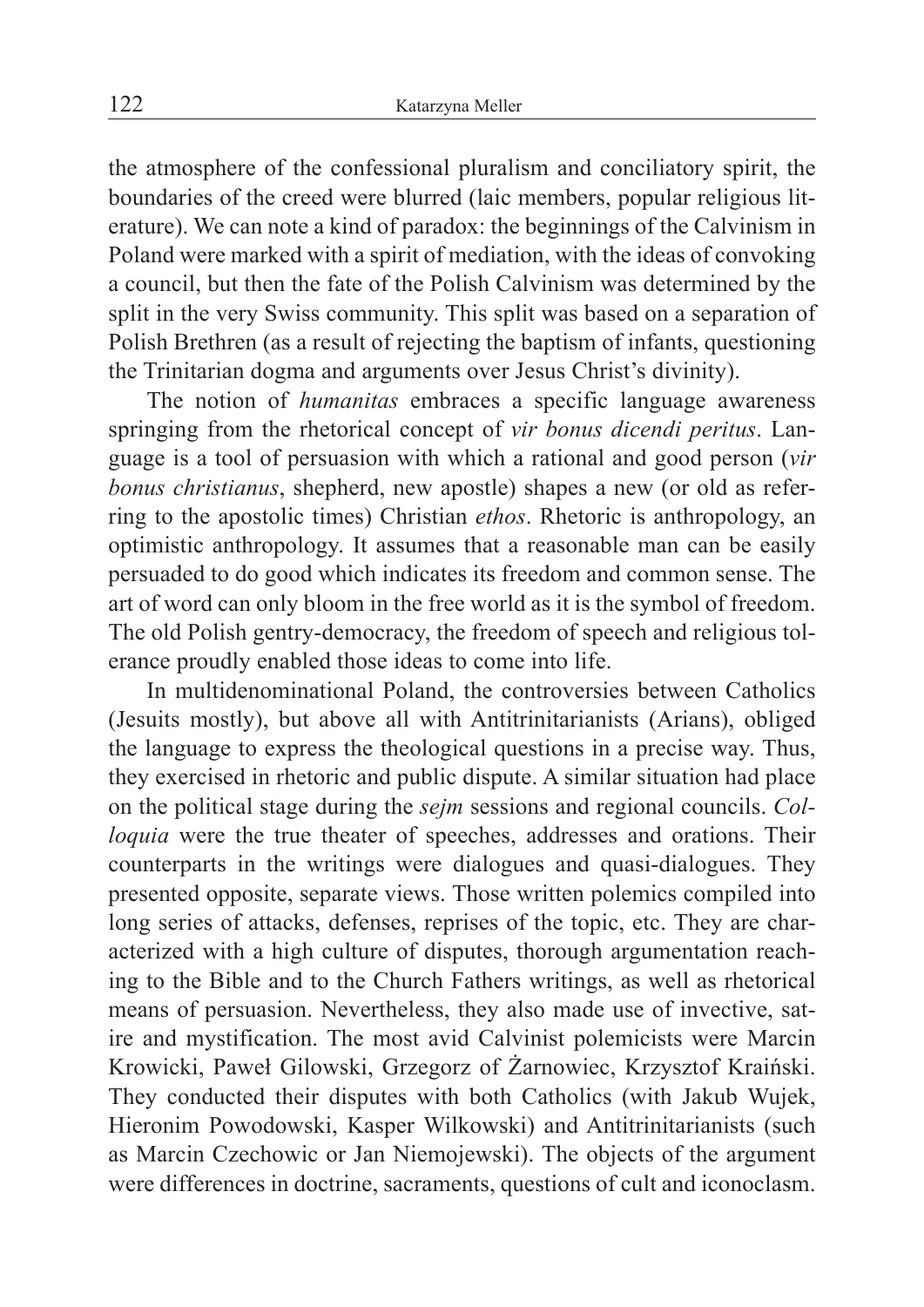The expressiveness of the Swiss doctrine and the resolute attitude of theologians and ministers did not interfere with unite action. As a result of Jan Łaski actions, attempts were made to unite the denominations and to present a common creed. An example for such endeavors was the short lived Union of Koźminek in 1555, with Bohemian Brethren [Unity of the Brethren], Sandomierz Agreement 1570 (also with Lutherans) and Warsaw Confederation later on (1573).

The circulation of ideas, exchange of thought, freedom of speech and confession were the means to form an autonomous, individual human being. Not without the help of the printed word though. It enabled spreading the new ideas. Polemics with adversaries were conducive to integration of Protestant believers by the means of common texts (Maciuszko, 2013, 221–244).

The abundance of writings had its consequence in strictly linguistic matters. The claims for introducing national languages to liturgy, the Bible translations and a widespread catechesis resulted in boom of writings in Polish language. Catholics consistently defended Latin as the language of Church, theology and religion. Polemics in writing and books on doctrine demanded a new precise language for religious discourse. The most significant changes in language can be observed at the level of vocabulary – theological notions, ritual expressions, names (Winiarska, 2004, 134–320). Many writers were aware of the fact that the language is imminent element for human nature. It was a humanistic axiom. Mikołaj Rej underlined it the most emphatically in his own writer's idea, writer, who diagnoses and treats the public, social and human organisms with linguistic tools (Kacprzak, 2007, 94–106; Maciuszko, 2002). Language reflecting the state of civilization and spiritual development in a national good integrating the community. It needs to be protected and cultivated. Because of this argument Jan Mączyński, lexicographer and a disciple of Filip Melachton, published in 1564 a great, humanistic *Lexicon latinopolonicum*. Also, Piotr Statoriusz, disciple of T. Beza in Lausanne, published in 1568 Polish language grammar *Polonicae gramatices institutio, in eorum gratiam qui eius linguae elegantiam cito et facile addiscere cupiunt*. Whereas, Salomon Rysiński was the author of the first compilation of the Polish proverbs (1618). All of the mentioned above were Calvinists.

Polish language was praised as much as Latin was. Any literature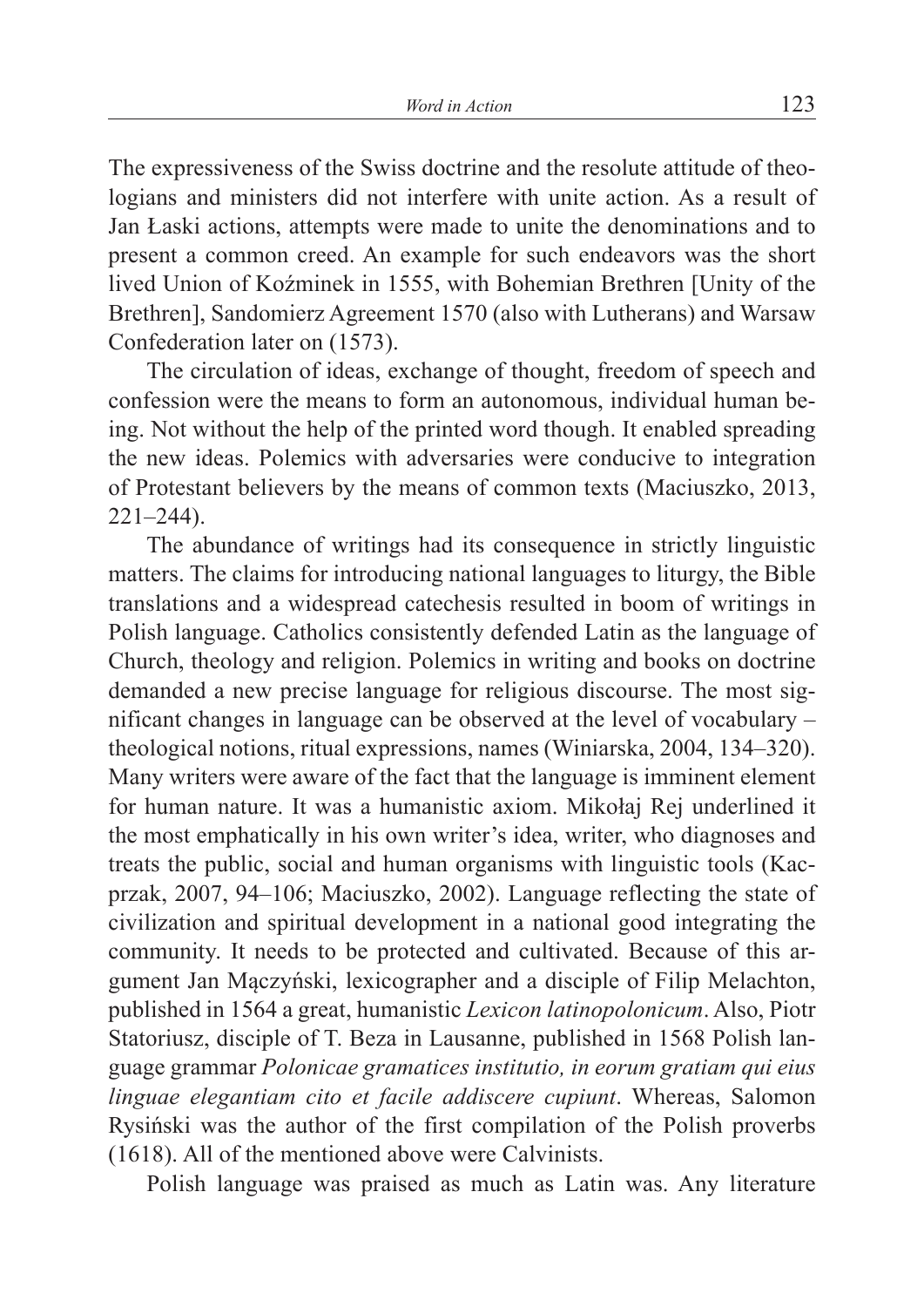historian knows how it evolved in the  $16<sup>th</sup>$  century, how it developed its means of artistic expression. Mikołaj Rej and transformation of his writings, from satirical dialogues to biblical translations and didactical works of an evangelical ethics profile, can be an example of this process. Also the Reformation with its education towards Christian humanity initiated writing in national languages. *Christianitas* followed *humanitas*, which recognized vernacular language as a mean to reach its ideals (Otwinowska, 1974, 119–270).

What were the characteristics of Calvinism on the periphery, on the outskirts of the Latin world, the Christian *latinitas*? As a religious doctrine it remained a minority creed, whereas interpreted as cultural values it became a great intellectual adventure. It seems that the power of the doctrine was weaker in relation to its Genevan root because it was never fully adopted. First and foremost the predestination doctrine was rejected as inconsistent with the idea of moral perfection and quest for virtue, which was very close to the Renaissance moralistic writers. Another specific trait of the Polish Reformation was the selective reception of different theologians. The most was taken from Melachton, Desiderius Erasmus of Rotterdam, less from Martin Luther, John Calvin, Huldrych Zwingli, Martin Bucer. This eclecticism, *via media* may be a characteristic for the remote doctrinal periphery.

The inspiring role of Protestantism consisted in expanding the area of the intellectual investigation, the vital ideological *varietas* and *pluritas*, and in deepening the dialectical agility, linguistic and rhetorical dexterity, in enriching the literary experience. Christian *humanitas* enriched the general repertoire of values with its own reflections and experiences on freedom, tolerance, dignity, concord, simplicity and so on. It also improved the tools of the critical mind (philology, rhetoric, history) and social skills (denominational concord), intellectual (theological speculations, biblical hermeneutics, the art of spoken and written word).

## **References**

Axer, J. (1996). *Trening oratorski jako składnik wychowania obywatelskiego w systemie republikańskim. Przypadek polski*. In: *Retoryka antyczna i jej dziedzictwo*. Red. M. Grzesiowski. Warszawa: Fundacja Aletheia – Polskie Towarzystwo Filologiczne, pp. 39–51.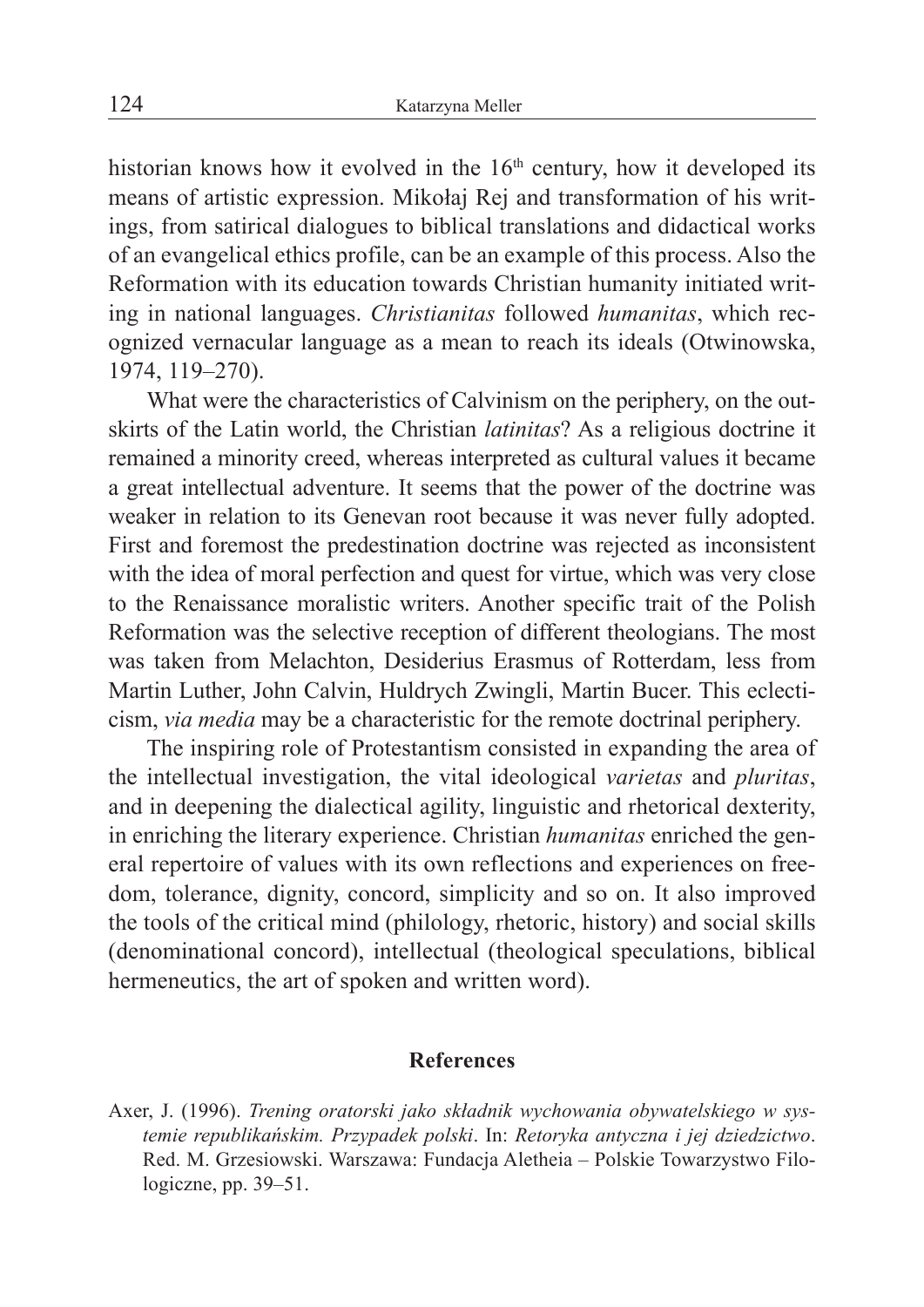- Axer, J. (2010). *Kultura polska z punktu widzenia mechanizmów recepcji tradycji antycznej. Prolegomena do syntezy*. In: *Humanistyczne modele kultury nowożytnej wobec dziedzictwa starożytnego*. Red. M. Prejs. "Humanizm polski. Syntezy" t. 5. Warszawa: Wydawnictwo Neriton, pp. 15–82.
- Borowski, A. (1990). *Wymowa sejmowa w Polsce w latach 1550–1584*. In: *Cracovia litterarum. Kultura umysłowa i literacka Krakowa i Małopolski w obie renesansu. Księga zbiorowa Między-narodowej sesji naukowej w czterechsetlecie zgonu Jana Kochanowskiego (w Krakowie 10–13 X 1984)*. Red. T. Ulewicz. Wrocław: Ossolineum, pp. 415–428.
- Brzeziński, S. (2007). *Kultura polityczna w świetle języka. O senacie i senatorach na sejmach Zygmunta Augusta.* In*: Nad społeczeństwem staropolskim*. T. 1: *Kultura – instytucje – gospodarka w XVI–XVIII stuleciu.* Red. K. Łopatecki, W. Walczak. Białystok: Ośrodek Badań Europy-Wschodniej – Uniwersytet w Białymstoku, pp. 97–106.
- Ekes, J. (2001). *Trójpodział władzy i zgoda wszystkich. Naczelne zasady "ustroju mieszanego" w staropolskiej refleksji politycznej*. Siedlce: Instytut Historii Akademii Podlaskiej.
- Grześkowiak-Krwawicz, A. (2011). *Noble republicanism in the Polish-Lithuanian Commonwealth (an attempt at description)*. "Acta Poloniae Historica" 103, pp. 31–65.
- Grześkowiak-Krwawicz, A. (2017). *Rzeczpospolita państwo czy wspólnota. Zmiany w systemie wartości w dyskursie politycznym XVIII w.* In: *Wartości polityczne Rzeczypospolitej Obojga Narodów. Struktury aksjologiczne i granice cywilizacyjne*. Red. A. Grześkowiak-Krwawicz, J. Axer. "Kultura Pierwszej Rzeczypospoitej w dialogu z Europą" t. 3. Warszawa: Wydawnictwo Uniwersytetu Warszawskiego, pp. 88–116.
- Grześkowiak-Krwawicz, A. (2018). *Dyskurs polityczny Rzeczypospolitej Obojga Narodów. Pojęcia, idee*. Toruń: Wydawnictwo UMK.
- Kacprzak, M. (2007). *"Niech kamienie woła... Mikołaj Rej o roli literatury, pisarza i własnej twórczości*. In: *Mikołaj Rej w pięćsetlecie urodzin. Studia literaturoznawcze*. Red. J. Sokolski, M. Cieński, A. Kochan. Wrocław: Oficyna Wydawnicza ATUT, pp. 94–106.
- Krzywy, R. (2008). *Sztuka wyborów i dar inwencji. Studium o strukturze gatunkowej poematów Jana Kochanowskiego*. Warszawa: Wydawnictwo IBL.
- Maciuszko, J.T. (1997). *Od reformy do Reformacji*. In: *Kościoły, wspólnoty, herezje. Szkice z tradycji chrześcijańskiej*. Red. M. Dobkowski. Warszawa: Wydawnictwo Naukowe Semper, pp. 71–82.
- Maciuszko, J.T. (2002). *Mikołaj Rej. Zapomniany teolog ewangelicki z XVI wieku*, Warszawa: CHAT.
- Maciuszko, J.T. (2013). *Socjohistoryczne przesłanki rozwoju piśmiennictwa ewangelickiego w Polsce XVI–XVIII w.* In: *Kościoły luterańskie na ziemiach polskich (XVI–XX w.)*. T.1. Red. J. Kłaczkow, Toruń: Adam Marszałek, pp. 223–244.
- Maliszewski, K. (2001). *Komunikacja społeczna w kulturze staropolskiej. Studia z dziejów kształtowania się form i treści społecznego przekazu w Rzeczypospolitej szlacheckiej*. Toruń: Wydawnictwo UMK.